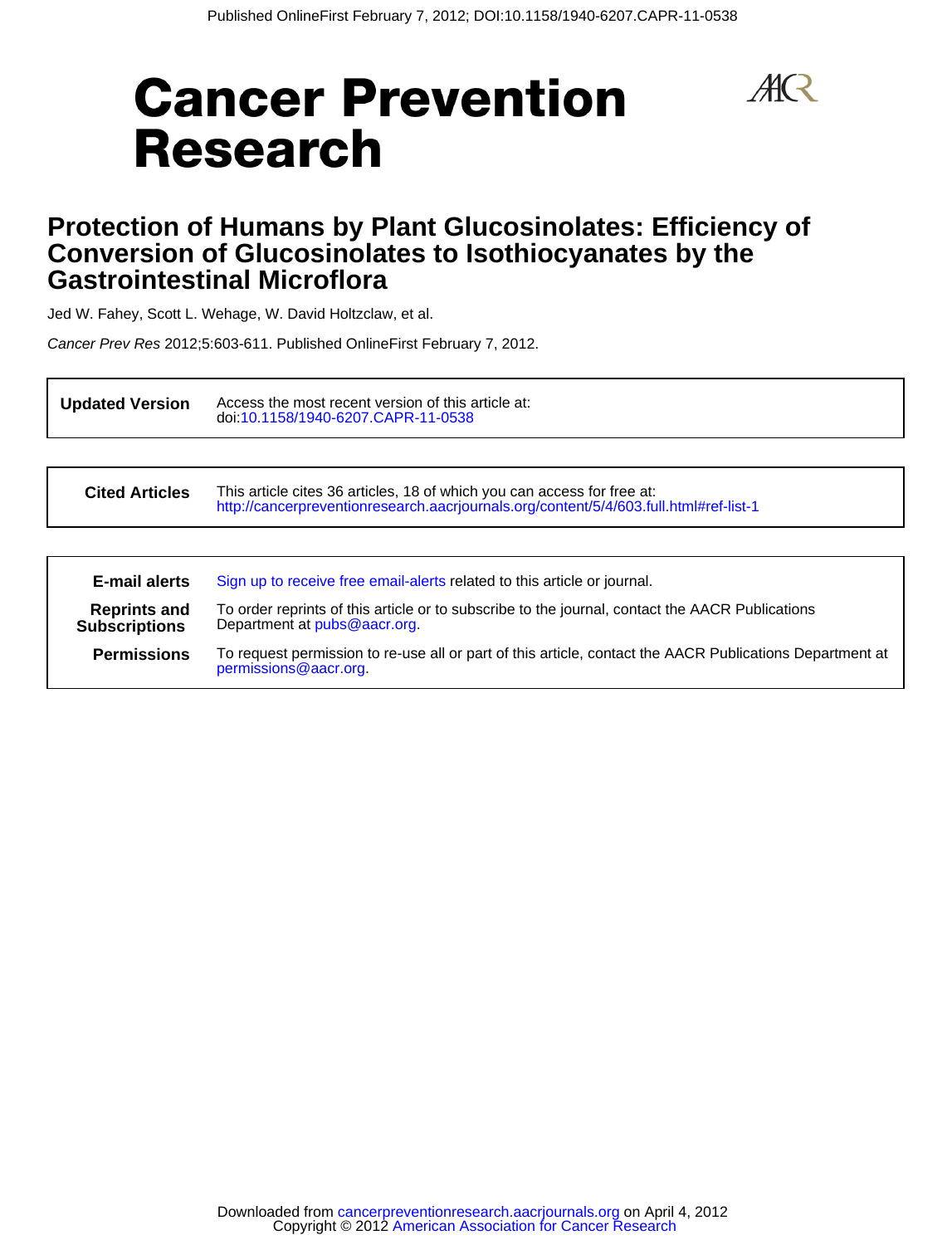Research Article

**Cancer** Prevention Research

# Protection of Humans by Plant Glucosinolates: Efficiency of Conversion of Glucosinolates to Isothiocyanates by the Gastrointestinal Microflora

Jed W. Fahey<sup>1,3</sup>, Scott L. Wehage<sup>1</sup>, W. David Holtzclaw<sup>1</sup>, Thomas W. Kensler<sup>1,4,5</sup>, Patricia A. Egner<sup>4</sup>, Theresa A. Shapiro<sup>1,2</sup>, and Paul Talalay<sup>1,3</sup>

Abstract

Plant-based diets rich in crucifers are effective in preventing cancer and other chronic diseases. Crucifers contain very high concentrations of glucosinolates (GS;  $\beta$ -thioglucoside-N-hydroxysulfates). Although not themselves protective, GS are converted by coexisting myrosinases to bitter isothiocyanates (ITC) which defend plants against predators. Coincidentally, ITC also induce mammalian genes that regulate defenses against oxidative stress, inflammation, and DNA-damaging electrophiles. Consequently, the efficiency of conversion of GS to ITC may be critical in controlling the health-promoting benefits of crucifers. If myrosinase is heat-inactivated by cooking, the gastrointestinal microflora converts GS to ITC, a process abolished by enteric antibiotics and bowel cleansing. When single oral doses of GS were administered as broccoli sprout extracts (BSE) to two dissimilar populations (rural Han Chinese and racially mixed Baltimoreans) patterns of excretions of urinary dithiocarbamates (DTC) were very similar. Individual conversions in both populations varied enormously, from about 1% to more than 40% of dose. In contrast, administration of ITC (largely sulforaphane)-containing BSE resulted in uniformly high (70%–90%) conversions to urinary DTC. Despite the remarkably large range of conversion efficiencies between individuals, repeated determinations within individuals were much more consistent. The rates of urinary excretion (slow or fast) were unrelated to the ultimate magnitudes (low or high) of these conversions. Although no demographic factors affecting conversion efficiency have been identified, there are clearly diurnal variations: conversion of GS to DTC was greater during the day, but conversion of ITC to DTC was more efficient at night. Cancer Prev Res; 5(4); 603-11. ©2012 AACR.

#### Introduction

It is widely accepted that human consumption of plantrich diets, and consequently lower intake of other foods, reduces the risk of developing cancer and other age-related chronic diseases (1, 2). This landmark scientific consensus not only supports the view that many major chronic diseases can be prevented, but also suggests an explicit dietary strategy for prevention. In a recent illustration, British vegetarians had relative risks of stomach, ovarian, bladder, lymphatic/hematopoetic, and "all" cancers that were 0.36, 0.69, 0.47, 0.55, and 0.88, respectively, compared with

Corresponding Author: Jed W. Fahey, Department of Pharmacology and Molecular Sciences, Johns Hopkins University School of Medicine, 725 N. Wolfe Street (WBSB 406), Baltimore, MD 21205. Phone: 410-614-2607; E-mail: jfahey@jhmi.edu.

doi: 10.1158/1940-6207.CAPR-11-0538

©2012 American Association for Cancer Research.

those of meat eaters (3). A significant refinement of this concept is the finding that one specific family of vegetables, the Cruciferae, is more highly protective than many other dietary plants. Thus, the risk of bladder cancer was approximately halved in men who ate high amounts of cruciferous vegetables compared with low quantities, but not in those who ate fruits and other vegetables or their combinations (4). Consumption of both raw and total cruciferous vegetables (highest vs. lowest quintile) was associated with more than 40% lower risk of lung cancer among smokers (5). Consumption of 5 or more servings compared with less than 2 servings per week of crucifers was associated with a 33% lower risk of non-Hodgkin's lymphoma in women (6). There was a decreasing (31%–39%) association of prostate cancer with increased intake of crucifers in 2 separate studies (7, 8), as well as substantial reductions in colorectal cancer (9). Cruciferous vegetables include 2 noteworthy edible genera: Brassica (broccoli, cabbage, and cauliflower), and Raphanus (radish and daikon). Crucifers are unique in the Western diet because they are rich in glucosinolates (GS), which are believed to be largely responsible for their protective properties (10–14). GS are β-thioglucoside N-hydroxysulfates that are converted to isothiocyanates (ITC; also known as mustard oils) by myrosinases [E.C. 3.2.1.147],

Authors' Affiliations: <sup>1</sup> Lewis B. and Dorothy Cullman Chemoprotection Center, Department of Pharmacology and Molecular Sciences; <sup>2</sup>Department of Medicine, Johns Hopkins University School of Medicine; Departments of <sup>3</sup>International Health and <sup>4</sup>Environmental Health Sciences, Johns Hopkins University Bloomberg School of Public Health, Baltimore Maryland; and <sup>5</sup>Department of Pharmacology and Chemical Biology, University of Pittsburgh, Pittsburgh, Pennsylvania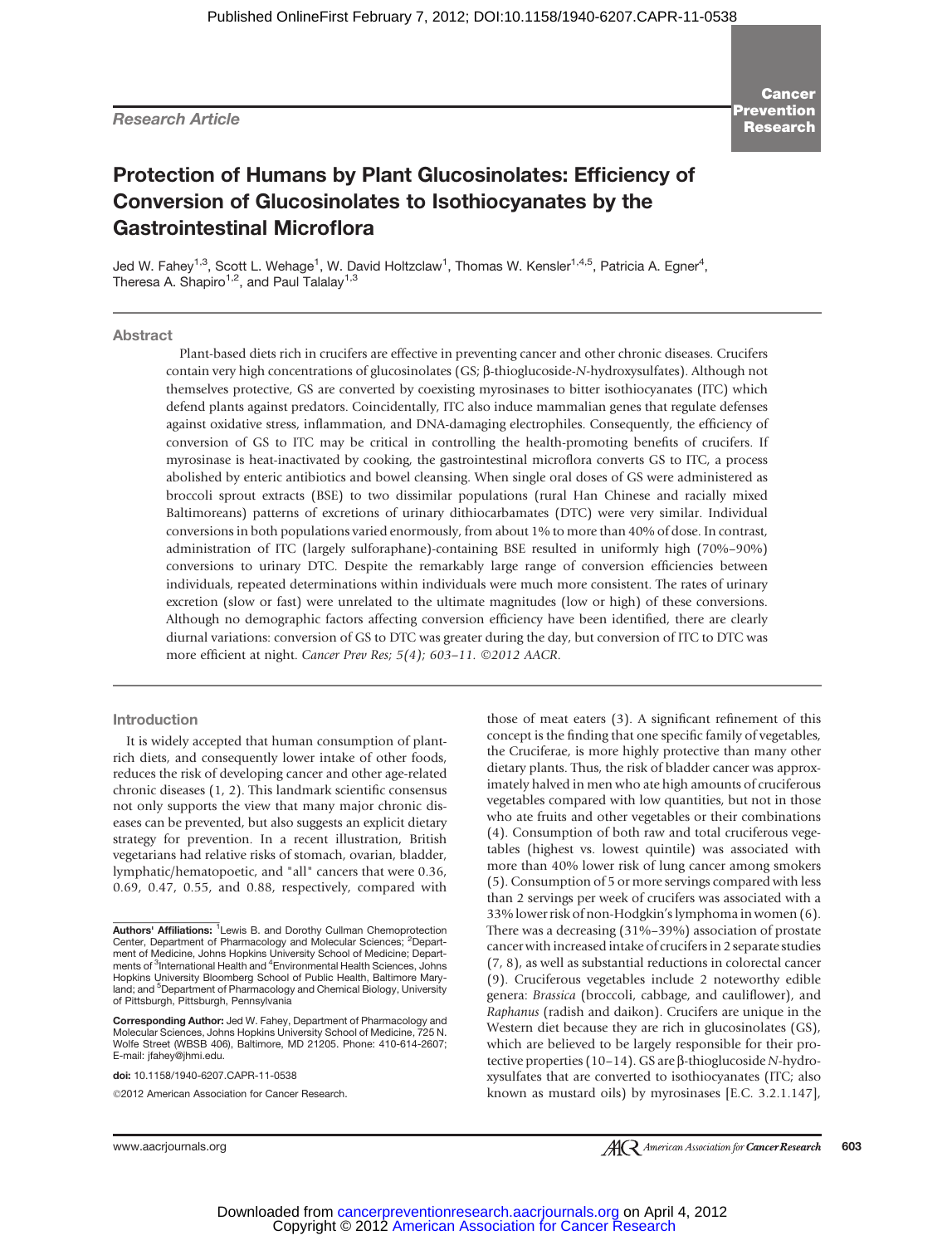abundant enzymes that coexist, but are physically segregated in intact plant cells. Myrosinase does not occur in cells of mammals but is found in their gastrointestinal microflora. Upon damage to plant cells, myrosinases gain access to their relatively inert GS substrates and convert them to highly reactive and bitter tasting ITC that defend plants against injury by insects, bacteria, and fungi (see reviews refs. 15–17). Conversion of GS to ITC is one of the most ingenious methods that plants, especially crucifers, have evolved for protection against predators (15).

By coincidence, ITC have been recognized for many years as powerful protectors against carcinogenesis in animals, and these effects have been attributed to the induction of cytoprotective enzymes (18–20). A widely studied example of a potent anticarcinogenic ITC is sulforaphane [SF; 1 isothiocyanato-4R-(methylsulfinyl)butane] isolated from broccoli in which it is formed by myrosinase action on its GS precursor [glucoraphanin (GR)].

The myrosinase reaction therefore also plays a central role in the protection of animal cells against cancer and other chronic diseases. Consumption of lyophilized boiling water extracts of fresh broccoli sprouts (BSE) is an efficient method for administering standardized doses of GS to human volunteers. If these preparations are treated with myrosinase from daikon sprouts, the resultant extracts deliver ITC, principally SF, derived from its GS precursor GR (19, 21). Earlier clinical studies with this system have established that (i) administration of SF-rich BSE resulted in uniformly high urinary excretion of dithiocarbamate (DTC) metabolites that accounted for about 70% to 90% of the administered dose of SF in 24 hours (22). (ii) GS to DTC and ITC to DTC conversions in individual subjects are strictly proportional to GS and ITC doses, respectively (23, 24). (iii) When BSEs in which myrosinase had been heat-inactivated are administered to humans, conversion of GS to DTC is promoted by the microflora of the gastrointestinal tract. Evidence for this mechanism was obtained by suppression of bowel microflora with enteric antibiotics and mechanical bowel cleansing, which almost completely abolished conversion of GS to DTC, followed by very rapid recovery (within days; ref. 23). In contrast to administration of SF-rich BSE, however, the conversion of GS to DTC was highly variable among individuals, ranging from a low of about 1% to a high of more than 40% of the administered dose (22, 25).

It is well established that ITCs, not GS, are principally responsible for regulating genes coding for proteins that protect cells against oxidative stress, inflammation, and electrophile toxicity (10–12, 20). Because the majority of cruciferous vegetables are generally cooked before eating, thus inactivating plant myrosinase, the efficiency with which the gastrointestinal microbial flora of individuals converts dietary GS to ITC may either limit or augment the beneficial effects of high GS consumption. A differential effect of raw versus cooked broccoli consumption is strongly supported by epidemiologic data (14). In the hope of decreasing risk of chronic disease, our ultimate goal is to devise interventions to enhance the efficiency of the conversion of GS to pharmacologically active ITC, especially in individuals who do not do so efficiently. Therefore, our current study examines the factors responsible for the bioavailability and metabolism of SF in humans consuming GR delivered in BSE. Because the principal GS in these preparations of BSE is GR, the precursor of SF, we refer from here on to the conversion process as occurring from GR to SF. SF is conjugated with glutathione in animal tissues by glutathione S-transferase, to form glutathionyl–SF (a DTC) which then undergoes further stepwise enzymatic degradation via the mercapturic acid pathway to N-acetylcysteinyl-SF which is excreted in the urine. SF and its DTC metabolites can be quantified collectively by a spectroscopic high-performance liquid chromatography (HPLC) method that depends on a cyclocondensation reaction with 1,2 benzenedithiol developed in our laboratory (26, 27). Determination of urinary excretion of unchanged SF and its DTC metabolites provides a quantitative measure not only of the overall bioavailability of SF but also of its DTC metabolites, some of which are probably also active as regulators of cytoprotective enzymes (28–30). Most of the conversion of single doses of GR to SF and DTC is complete within 24 hours (refs. 22, 24; and experiments reported below). We refer in this article to the "efficiency of conversion" of single doses of GR administered in BSE, to urinary metabolites which include free SF and its DTC conjugates, as measured by the cyclocondensation reaction, and express these as a percentage of administered dose. We recognize that the overall formation of urinary DTC from orally administered GR involves multiple processes, including intestinal absorption, enzymatic conversion of GR to SF, enzymatic conjugations of SF via the mercapturic acid pathway, and renal excretion. The rate-limiting step in "conversion efficiency" reflects largely the formation of SF from GR, as the efficiency of conversion of administered SF to DTC in human volunteers is very high (70%–90%). Conversion efficiency is therefore a reasonable index of bioavailability of the pharmacologically active chemical species.

#### Materials and Methods

#### Preparation of broccoli sprout extract

Preparation of extracts was essentially as described previously (22, 31–33). Briefly, broccoli sprouts were grown from selected seeds with adequate GR levels to yield 3-dayold fresh green sprouts with levels of at least 6  $\mu$ mol of GR per gram. Seeds were surface-disinfected and grown in a commercial green sprouting facility that adheres to U.S. Food and Drug Administration mandated sanitary regulations for sprout production. After 3 days of growth in which water and light were the only inputs, an aqueous extract was prepared in a steam-jacketed kettle at a food processing facility (Oregon Freeze Dry). Sprouts were plunged into boiling deionized water and maintained at more than 95°C for 30 minutes and the sprout residues removed by filtration. The aqueous extract containing about  $5 \mu$ mol of GR per mL, and essentially no SF, was frozen rapidly, and lyophilized in industrial freeze driers. Total GR titer of the resulting powder was at least  $200 \mu \text{mol/g}$  as assayed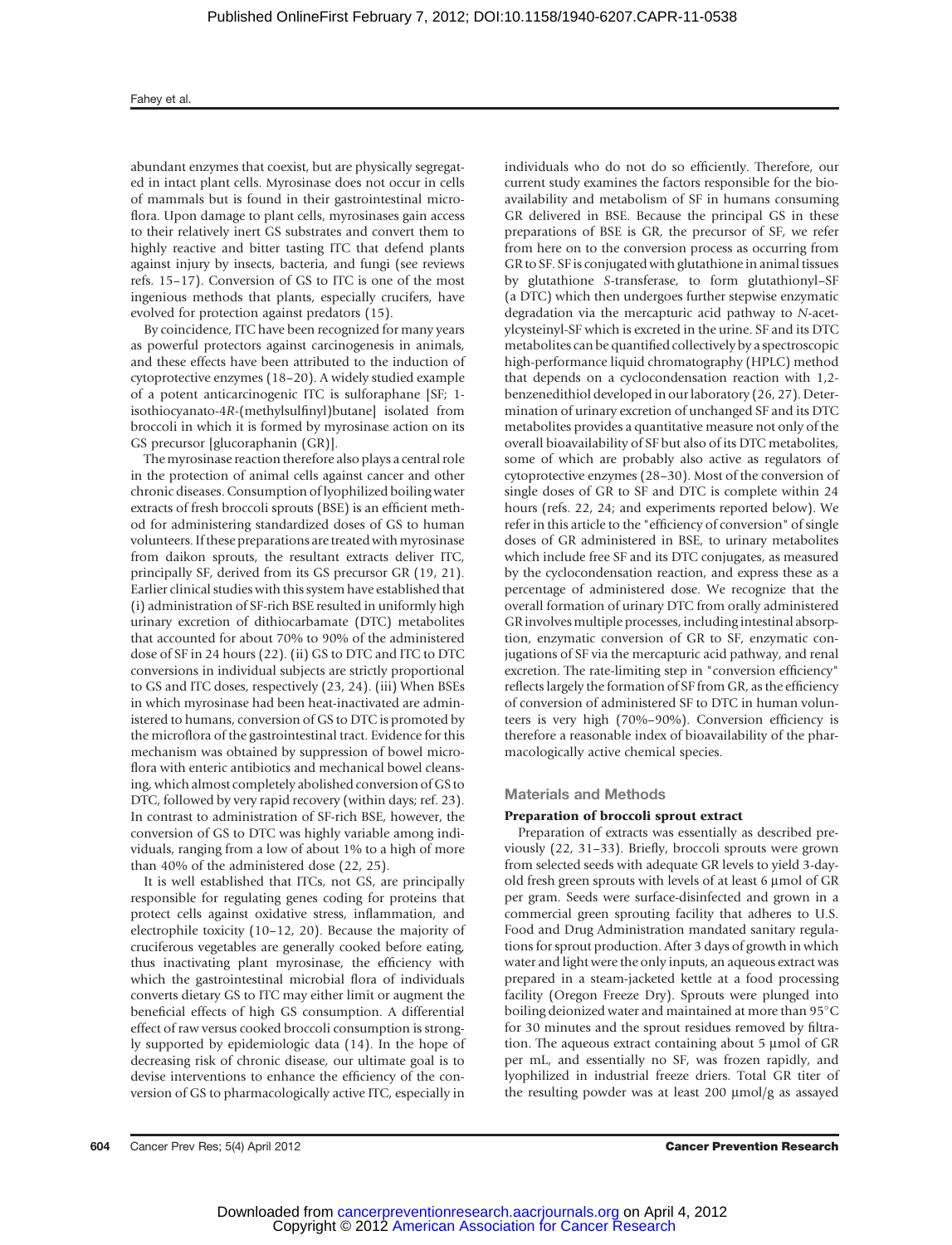by HPLC (34), as well as by cyclocondensation after myrosinase hydrolysis (26) and by bioassays to determine induction potency for NQO1 (NAD(P)H:quinone oxidoreductase 1) activity (35). The bulk powders were tested for microbial contaminants, shipped to Baltimore, and stored in sealed bags in a locked, dedicated freezer until use, and confirmatory microbiologic analyses (e.g., total aerobic plate count, yeast, mold, absence of specific pathogens) were done by a commercial laboratory (Eurofins–Strasberger and Siegel) according to standard methods. Before clinical use, the preparations were reanalyzed for GR and SF content.

# Clinical study protocols

All human studies were conducted on healthy volunteers who provided informed consent. The protocols were approved by the Johns Hopkins University Institutional Review Board, and informed consent was obtained from each study subject. Subjects were restricted from eating any cruciferous vegetables or condiments that might contain GS or ITC for 3 days before initiation of the study and through the conclusion of testing. They were required to have been free of antibiotic use for 14 days before screening, as we showed that enteric antibiotic effects on conversion efficiency rebound within a few days (23). They were asked to maintain a food diary, to complete a medical history that included a list of medications (no antibiotic use within 2 weeks of study), and in a subset of volunteers, included information on stool frequency. A urine sample was obtained just before dosing and tested for DTC to motivate compliance with the restriction against crucifer consumption. At 8 am on the day of the intervention, after overnight fasting, subjects consumed 200 µmol of GR contained in a GR-rich BSE powder (500–800 mg) dissolved in 50 mL of deionized water just before consumption. Subjects were permitted to eat immediately thereafter. In most of the studies, the entire urine was collected from 8 am to 4 pm, and then from 4 pm until 8 am on the following morning. For some studies, the urine collection intervals during the first 24-hour period were further subdivided and occasionally extended to 26 hours.

## Urine collection, measurement of SF metabolites, and compliance

Urine volumes weremeasured and aliquots were taken for measurement of creatinine (Hagerstown Medical Laboratory, Hagerstown, MD) and for cyclocondensation, which was done as described by Ye and colleagues (27). We discarded 8 clearly incomplete urine collections, as judged by creatinine measurements, of a total of 139 collections.

## Analysis of SF metabolites

SF metabolites were analyzed by isotope dilution mass spectrometry as described by Egner and colleagues (36) and were measured in the first overnight urines collected from participants randomized to receive a daily dose of  $400 \mu$ mol GR in BSE for 14 days. Details of the study conducted in Qidong, China, have been reported (25).

# **Statistics**

Descriptive statistics, as well as ANOVA, trend analyses (nptrend, ranksum), pairwise correlations (pwcorr), Students t test comparisons, and random intercept linear mixed effect models to evaluate between-person covariate effects were all made using Stata 10.0 (StataCorp.).

# Results and Discussion

# Efficiency of conversion of GS to ITC

Reliable quantitative conversion efficiencies were obtained on 45 healthy volunteers living in Baltimore (27 women and 18 men, aged 21 to 87 years). Thirteen subjects were evaluated only once, whereas 32 subjects were tested from 2 to 7 times, to provide a total of 131 observations. At 8 am each subject received a single oral dose of broccoli sprout extract (BSE) containing 200 µmol of GS of which 85% was GR, the precursor of SF. Total 24-hour urine was collected in 2 aliquots: for the first 8 hours and the subsequent 16 hours (completeness of urine collections was confirmed by creatinine determinations). The sum of the urinary excretion of nonmetabolized SF and its DTC metabolites was determined by the cyclocondensation reaction (27). These determinations permitted comparisons with the conversions of GR to SF metabolites in 2 earlier studies: (i) a safety and tolerance study in which cohorts of 3 subjects each received similar BSE preparations containing either 25 or 100 µmol of GR, every 8 hours for 7 days, and in which complete urine collections were obtained during each 8-hour interval for 7 days (21 samples; ref. 22). (ii) Our study in China in which 99 healthy volunteers received doses of BSE extract containing 400 µmol of GR nightly for 14 days, and overnight urines (approximately 12 hours) were collected after each dose (25). Comparisons of conversion efficiencies between studies that used a wide range of oral doses of GS are valid, as at least over a dose range of 25 to 200 µmol GS, there is a strict linear relation between DTC excretion and dose, and the time courses of excretion of DTC over this range of doses were also similar (22).

# Magnitude of total conversions

In the 131 observations obtained on 45 subjects, the range of total 24-hour DTC excretions following a single 200 µmol glucosinolate dose varied enormously, from 2.2 to 81.3  $\mu$ mol of DTC (i.e., 1.1%–40.7% of dose) with a mean of 23.5  $\mu$ mol (11.8% of dose). The distribution of magnitudes of conversions was skewed dramatically toward lower efficiencies. Thus, more than 80% (106 of 131) of the conversion determinations were below the mid point value (20.9% of dose), and only 9 of the 45 subjects exceeded this level (Fig. 1A). High conversion is therefore uncommon.

By comparison, in our 2006 study (22) in which subjects were dosed every 8 hours for 7 days, the mean excretion efficiencies for all 21 determinations in 3 individuals receiving doses of 25 µmol BSE GR were  $17.5\%$  (range  $5.87\%$ –  $41.2\%$ ), and in those receiving doses of 100  $\mu$ mol GR were 18.5% (range 4.14%–38.3%). The finding of large betweensubject differences led to the recognition that there seemed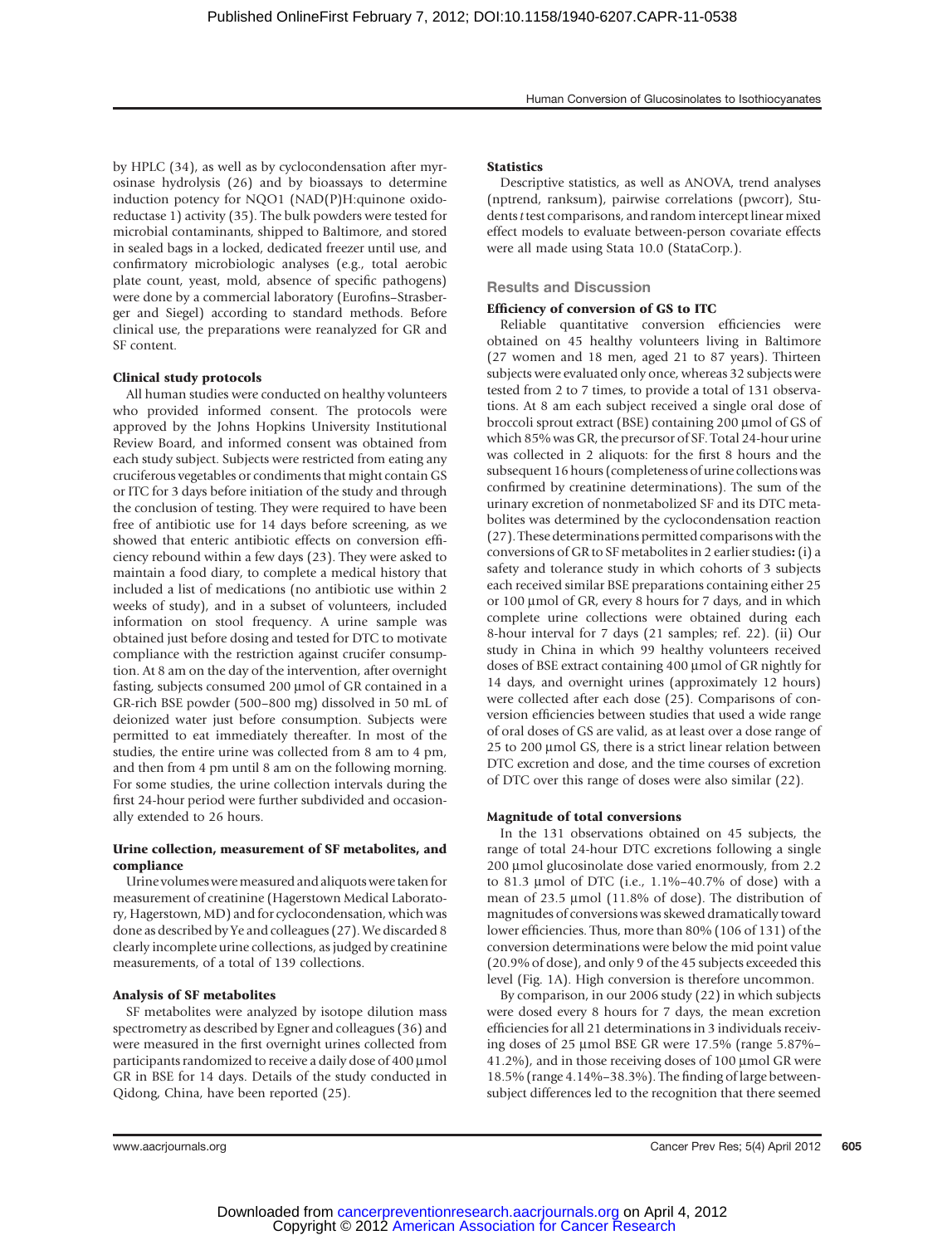

Figure 1. Efficiencies of conversion of BSE GR to urinary SF and DTC in two populations. A, Baltimore: 131 conversion determinations on 45 volunteers who received a single oral dose of BSE containing 200 mmol of GR. The total 24-hour excretion of SF and DTC, measured by cyclocondensation reaction, is expressed as a percentage of dose. The first observation made on each subject is identified separately  $(\Delta)$  from subsequent determinations ( $\bullet$ ). The lowest conversion was 2.2 umol  $(1.1\%$  of dose) and the highest was  $81.3 \mu$ mol  $(40.7\%)$ . B, Qidong, China. The subjects ( $n = 99$ ) received BSE containing 400 µmol of GR each evening for 14 days. All overnight urine (approximately 12 hours) was analyzed by cyclocondensation reaction. The 396 values shown represent the values for each subject, determined on 4 days. Excretion values ranged from 4.1 to 180  $\mu$ mol DTC (1.02%–45% of administered dose). Normal distributions are superimposed on distribution histograms for each dataset, in insets to Fig. 1A and B. Because collection periods are not the same in the two studies, the results are not directly quantitatively comparable, but the patterns are remarkably similar. Thus the mean excretion was 10.4% to 11.8% of dose, and only about 20% of the observations in both studies exceeded the midpoint (approximately 20%) of conversion of the administered dose.

to be a much greater consistency of conversion efficiency over time within-subjects compared with between-subjects. This conclusion is further discussed below.

Although the doses of GR were different in our 2005 study in China (25), the results were quite similar to those obtained in this study in Baltimore. In Qidong, China, the mean overnight DTC excretion from a 400-µmol daily dose of GR in 99 subjects, measured on 4 days of the 14-day administration period, was  $42.1 \mu$ mol (10.4% of dose), but again ranged enormously from 4.1 to 180  $\mu$ mol (1.02%– 45.1% of dose; Fig. 1B). The distribution of conversion efficiencies was also markedly skewed toward low converters. Of the 396 observations (4 days on 99 individuals), only 50 conversion determinations (12.6%; in 31 of 99 individuals) exceeded the midpoint of conversion efficiency (74  $\mu$ mol or 18.5% of dose; Fig. 1B).

It is therefore notable that in 2 highly dissimilar populations (urban Caucasian and African-American Baltimoreans and rural Han Chinese), who also have radically different dietary habits, there were similar and enormous differences in GR to DTC conversion efficiencies, but the mean conversions of single GR doses in the 2 populations were quite similar, about 11%. Only about one-fifth of the determinations in both studies exceeded the midpoint of conversion of the administered dose (approximately 20%).

#### Kinetics of conversion patterns

In a small number of subjects from whom additional urine samples were collected at both shorter (<8 hours) and longer (>24 hours) time intervals, we observed (i) all of the DTC derived from a single dose of GR dose was excreted within 24 hours. (ii) Median peak excretion in all of the tests occurred at about 8 hours, but the excretion patterns during the 24-hour period were dramatically different among individuals. Whereas in some subjects more than two-thirds of the total excretion of DTC occurred in the first 8 hours after dosing, in others two-thirds of total DTC excretion occurred during the 8- to 24-hour collection period. There is therefore a continuum of conversion velocities ranging from fast to slow. Furthermore the ratios of the rates of DTC excretion per hour during these collection periods varied greatly among subjects.We selected a random sample of 13 of the 131 conversion determinations, ranging from low to high conversion efficiency to examine the relation between rate and total quantity of conversion (Fig. 2). The ratio of DTC excretion rates (during the first 8 hours to subsequent 16 hours) ranged enormously and apparently continuously from 0.55 to 28. Interestingly, there was absolutely no relation between the rates (slow to fast) of converter phenotypes, and the total magnitude (low to high) of conversion during the 24-hour time period (Fig. 2).

#### Variability in conversion efficiency between- and within-subjects over time

Figure 3 compares the large conversion efficiency differences between subjects as well as the greater consistency over time within subjects in 2 populations. In Baltimore (Fig. 3A) the conversion magnitudes on 2 cohorts who received 75 or 300 µmol of GR in 3 divided doses daily (3 subjects each) varied from about 5% to 30%, but the conversion within individuals over a 7-day period was much more consistent (22). A similar pattern was observed in China  $(25)$ , where 99 subjects received 400 µmol of GS daily for 14 days. Figure 3B shows the excretion of DTC on 4 days for the 10 lowest and the 10 highest converters. Furthermore, there are very large quantitative differences between the highest and lowest converters, but values for individuals were much more consistent.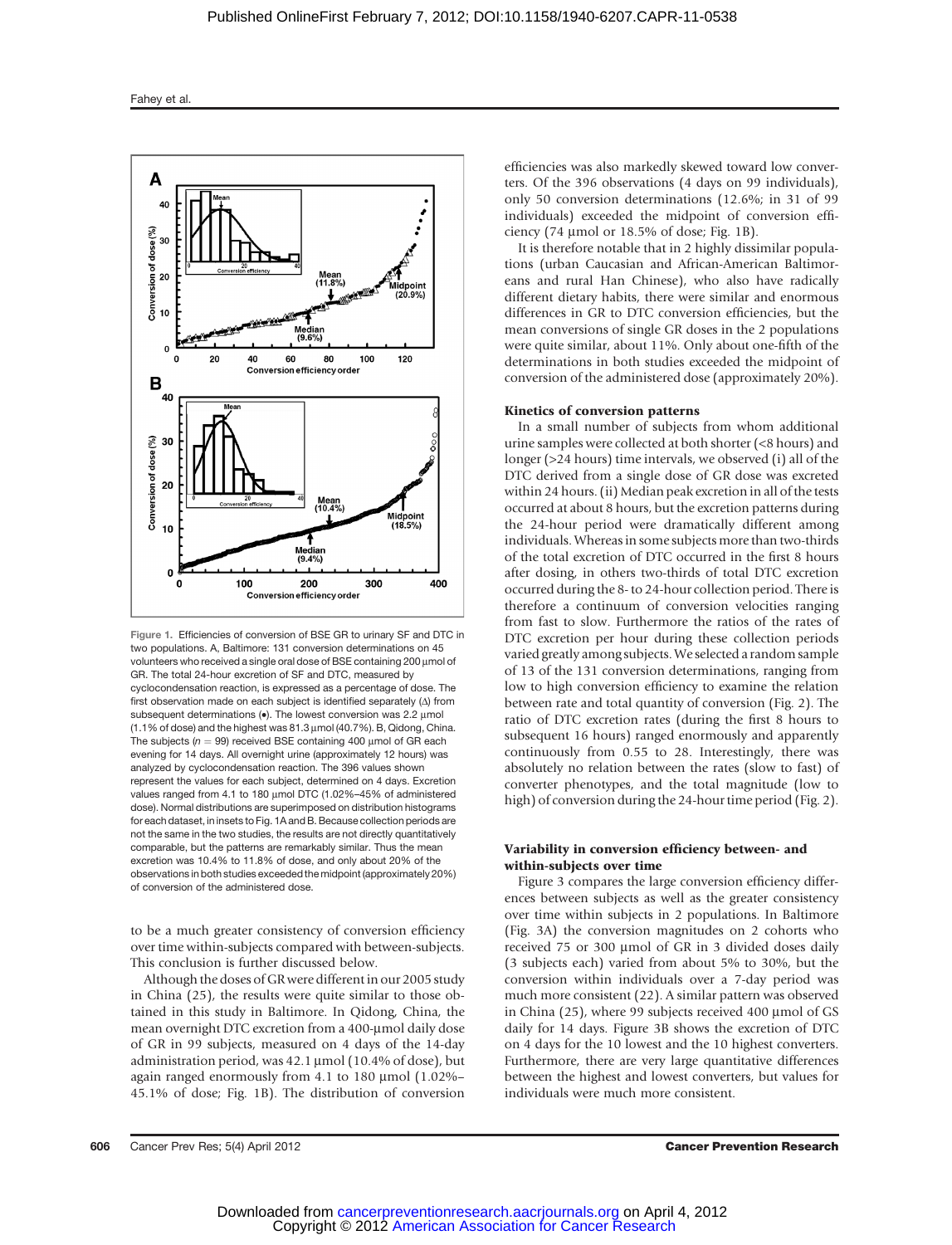

Figure 2. Time course of conversion of GR to DTC in a random selection of 13 observations representing both high and low converters. Each subject received a single dose of BSE containing 200 µmol of GR at 8 am each morning. Urine was collected for the first 8 and the subsequent 16 hours after dosing. The top panel shows the total quantity of DTC excreted (range 2.2-52 µmol, or from 1% to 26% of dose). The dotted line represents the overall mean for 131 conversion observations (selected from Fig. 1A). The bottom panel shows the ratio of the DTC excretions in the first 8 hours to the last 16 hours. Note that there are high/fast, high/ slow, low/fast, and low/slow converter phenotypes (subjects 36-1, 6-2, 40-1, and 3-1, respectively). The horizontal axis designates the number of the subject and which test in a sequence is shown (i.e., 36-2 is the second test in subject 36).

To establish and then validate protocols to assess the effects of potential interventions on the efficiency of conversion of GS to ITC, we compared the variances of the conversion efficiencies of repeated observations withinsubjects to those between-subjects, including only the first observation in those who had multiple tests. The intervals between retesting varied between a few days to 2.5 years. The first test for each subject is highlighted in Fig. 1A. The 131 observations in a total of 45 subjects were distributed as follows: 13 subjects (single test), 12 subjects (1 retest), 6 subjects (2 retests), 3 subjects (3 retests), 4 subjects (4 retests), 5 subjects (5 retests), and 2 subjects (6 retests). The 118 observations in 32 subjects with multiple observations had a mean coefficient of variation (CV<sub>between-subjects</sub>) of 41.1%. This variance was close to the CV<sub>between-subjects</sub> of 47.7% for the combined observations obtained on the 13 subjects who had only a single determination and the first observations of the remaining 32 subjects. On the basis of a one-way ANOVA, with subject as a fixed effect, differences between subjects were highly significant ( $P = 0.00009$ ), and the ratio of between- to within-subject variance was 3.17.

Although the within-subject variance in conversion efficiencies was smaller than that between subjects, there are unexplained variations over time in these observations. Figure 4 shows the repetitive (4–6 repeats) observations on the 3 highest converters studied (20.1%–25.1% conversions of single 200  $\mu$ mol doses of GS). Although there



Figure 3. Urinary DTC excretion after administration of a BSE rich in GR and expressed as percent of dose recovered. A, Baltimore (22). Each line represents a separate subject (means of 3 daily 8-hour values) who received either 25  $\mu$ mol ( $\odot$ ) or 100  $\mu$ mol of GR ( $\bullet$ ). Mean overall 24-hour excretion is 18%. B, Qidong (25). Overnight urine (approximately 12 hours) DTC on days 5, 9, 10, and 12 from participants who received BSE containing 400 umol of GR daily for 14 days. Timelines for the 10 individuals whose mean excretion levels of DTC across the 4 days evaluated were the highest and lowest, are shown.

was consistency among repeat observations on each individual, there were occasional very low conversions and the reasons for these anomalies are unclear. Nevertheless, a total analysis of all repetitive observations on individual subjects showed clearly that the interval between repetitive studies (from a few days to 2.5 years) did not explain this variability and provided the basis for power calculations for intervention studies (results not shown).

#### Diurnal variation in conversion/conjugation efficiencies

We have now analyzed in greater detail our previous observations on the time course of DTC excretion rates in healthy hospitalized volunteers in which BSE containing 25 mmol of SF was given orally at 8-hour intervals (at 7 am, 3 pm, and 11 pm) for 7 days and compared them with rates observed when BSE delivering either 25- or 100-µmol doses



Figure 4. Consistency of conversion of GR to urinary ITC in 3 high converter phenotypes who were tested on 5 to 7 occasions (selected from the 131 determinations shown in Fig. 1A). Each determination involved a single oral administration of 200 µmol of GR and measurement of 24-hour DTC excretion. The results are expressed as percent of administered dose. The intervals between tests varied from a few days to 2.5 years.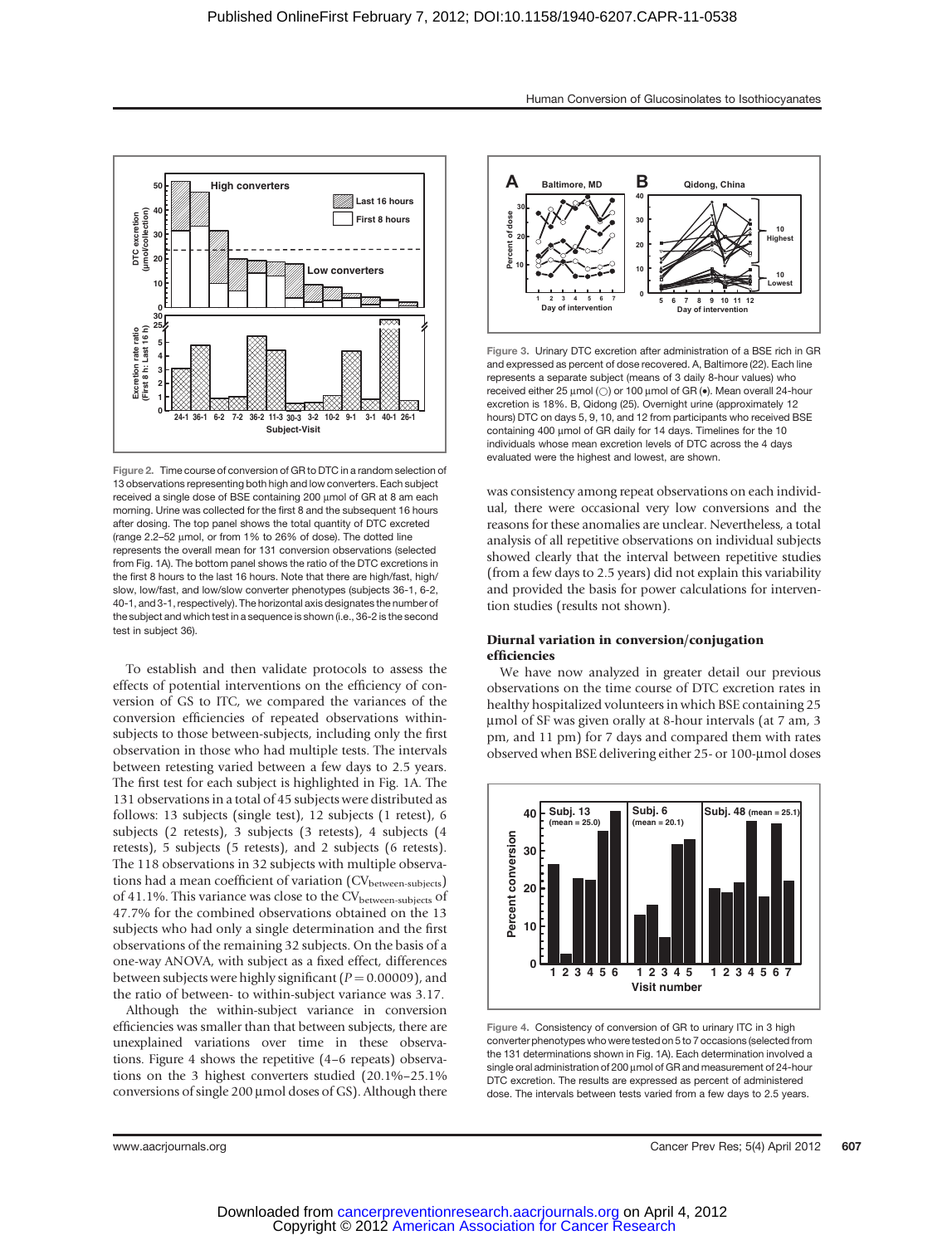of GR was administered on the same schedule (22). Urine was collected during the corresponding 8-hour intervals. Three subjects were in each cohort. There is a marked and regular periodicity in the DTC excretion patterns during each day (Fig. 5A–C). Whereas for the SF treatment, the mean urinary DTC excretion for all subjects was lowest during the morning (7 am to 3 pm) and rose during the subsequent two 8-hour intervals, the excretion rate of GR metabolites showed the opposite pattern, falling progressively from day to night. These marked diurnal variations were nearly constant on each day of the 7 days studied and are summarized graphically in Fig. 5D and E which compare the mean DTC excretions during the 3 daily time periods for the last 6 days for the 2 cohorts that received SF-rich and GRrich BSE, respectively. The SF conversions are thus based on 18 measurements for each time period, and the GR conversions for each time period are based on 36 measurements. For ease of comparison, we have normalized the 7 am to 3 pm (morning) DTC excretion values for all treatment groups to 100%. Compared with the morning values,



Figure 5. Diurnal fluctuation in conversion of oral GR and SF from BSEs to urinary DTC. There were 3 cohorts (A, B, and C) each comprising 3 male subjects. All subjects were dosed at 8-hour intervals (7 am, 3 pm, and 11 pm) and complete urines were collected during the ensuing 8-hour periods for 7 days (20 doses and 21 urine collections). The doses (and ages) were as follows: Cohort A (28, 45, and 46 years old),  $25 \mu$ mol of SF; Cohort B (45, 46, and 57 years old),  $25 \mu$ mol of GR; Cohort C (45, 45, and 48 years old), 100 µmol of GR. Mean excretion per time period (morning, afternoon, and nighttime) for all 3 subjects who received SF-rich BSE are plotted in D, and mean excretion per time period for the 6 subjects who received GR-rich BSE are shown in E. Percent conversion of dose values are normalized to 100% for the morning time period for both D and E.

the corresponding mean DTC excretion values for SF administration rose to 170% and 175% for the afternoon (3 pm to 11 pm) and nighttime (11 pm to 7 am), respectively (Fig. 5D). In contrast, following GR administration, the afternoon and the nighttime excretions were 81.8% and 66.6%, respectively. Differences in conversion by time of dosing were highly significant by one-way ANOVA  $(F = 62.1, P < 0.00009; Fig. 5E).$ 

Because the formation of the DTC from GR presumably proceeds through SF as an obligatory intermediate, and the conversion of SF to DTC increases during the 24-hour day, although the overall conversion of GR to DTC declines during this time period, it seems likely that the rate-limiting step in the latter decline occurs during the conversion of GR to SF. It also seems possible that the actual decrease in conversion efficiency of GR to SF during the night may be even larger.

Multiple processes are involved in the conversion of GR to DTC and their excretion in the urine. Most important is the participation of the gastrointestinal microbial flora which differs between individuals and within individuals over time. However, given the absence of any significant differences in the bacterial community structure of high and low ITC excreters reported recently (37), and the fact that conversion efficiency rapidly recovers from antibiotic challenge (23), the formidable task of detailed mapping of these microbial communities may not provide adequate insight into how the conversion of GR to SF can be enhanced in low converters. Other processes include the absorption and hydrolysis of GR to SF in the gastrointestinal tract, the conjugation of SF with glutathione, and its subsequent sequential degradation and N-acetylation of cysteine as part of the mercapturic acid pathway (38). Diurnal variation of renal excretion rates of these metabolites with substantial participation of tubular secretion (27) also may play a role in the diurnal kinetics of the observed conversion/excretion patterns. Thus diurnal changes in gastrointestinal mobility and in renal clearance may be involved. Diurnal changes in the activities of glutathione transferases are less likely to be responsible because polymorphism in at least some of these enzymes did not seem to influence SF metabolite excretion patterns (25). In light of the recently described dramatic effects of circadian rhythm on UV-induced skin carcinogenesis (39), the observations reported herein may have special relevance.

# Relation of conversion efficiencies to demographic characteristics

Sample size was too small to make any but the most basic observations on the correlations between conversion efficiencies and demographic characteristics for the 131 observations on the 45 subjects studied, which were as follows: Gender (27 female, 18 male); Race: African-Americans 19, Caucasians 25, Asians 1; Age 21 to 87 years (mean 46.0); body mass index (BMI): 20.7 to 46.0 (mean 29.2); stool frequency per week: 2.3 to 14 (mean 8.5). A random intercept, linear mixed effect model used to evaluate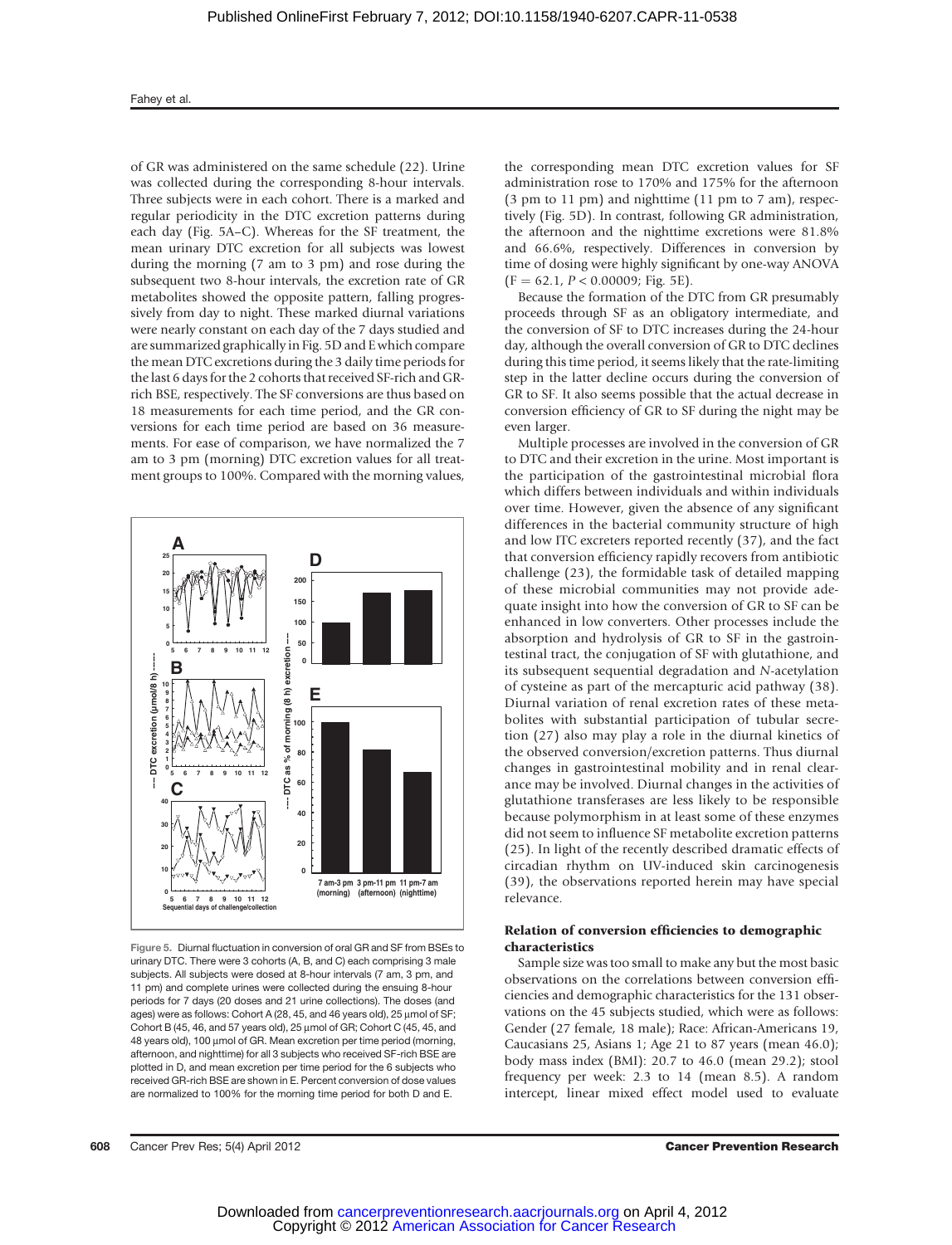within-cluster and between-cluster covariate effects verified that there were no significant correlations of DTC excretion magnitudes with BMI, stool frequency, age, number of repeat visits, or race. Gender was only of marginal significance ( $t = 2.06$ ,  $P = 0.046$ ) with mean conversion by males (47 observations on 18 subjects) of 31.7  $\mu$ mol (15.8% of dose), and mean conversions by females (84 observations on 27 subjects) of 18.9 µmol (9.5% of dose). In contrast, there was no relation of gender to efficiency of conversion of GS to total DTC in the 99 subjects studied in Qidong, China (25), nor was there an effect in our smaller China study (31). A more intensive examination of demographic factors influencing conversion/excretion efficiencies is therefore justified.

#### Patterns of SF metabolites

The cyclocondensation reaction provides generic quantification of ITC and their DTC metabolites (Fig. 6A) but does not distinguish their individual components. Availability of mass spectrometry for determining individual DTC metabolites provided a means for determining whether the quantitative differences in the excretion patterns observed among subjects were related to changes in patterns of metabolism (36). The 2 major metabolites of SF (N-acetylcysteinyl–SF and cysteinyl–SF) and free SF, all tracked monotonically with increasing total DTC excretion in our study in China (25). This is shown clearly

in Fig. 6B which leads to the conclusion that conversion phenotypes neither result from nor create differences in the relative proportion of each of the major SF metabolites (Fig. 6A). When evaluated by use of pairwise correlations, urinary excretion of free SF, and its major mercapturic acid conjugates cysteinyl–SF, and N-acetylcysteinyl–SF, and the minor metabolite cysteinylglycyl–SF were each highly correlated with total DTC excretion ( $P = 0.00009$ ). The glutathionyl–SF conjugate (the SF metabolite found in lowest abundance in the urine) was not correlated with total DTC excretion ( $P = 0.147$ ). There was no difference in the relative abundance of any of these compounds, or the less abundant cysteinylglycyl–SF and glutathione–SF (data not shown), irrespective of conversion phenotype. Furthermore, none of these metabolites were correlated with the absence of either glutathione S-transferase (GST) genotypes GSTT1, GSTM1, or the absence of both enzymes. Also, there was no interaction between GST genotypes and total DTC excretion and no disproportionate representation of GST genotype in either high- or low-efficiency converters.

#### **Conclusions**

A major contributor to the protective effects of cruciferous vegetable in reducing the risk of cancer and other chronic diseases is believed to be their high content of GS. Whereas GS themselves are not significant chemoprotectors, they are converted by coexisting plant myrosinases



Figure 6. Urinary excretion of SF and its metabolites (A), in the first overnight urine collections (approximately 12 hours) from 98 subjects in Qidong, China, who received 400 µmol of GR daily for 14 days (25, 36). (B) Urinary excretion of free SF (O), and its major mercapturic acid conjugates: cysteinyl–SF ( $\blacktriangle$ ), and N-acetylcysteinyl-SF ( $\heartsuit$ ), as a function of total DTC excretion. Measurements of metabolites were for a single day and are expressed as nmol of the specified metabolite and normalized per mg creatinine.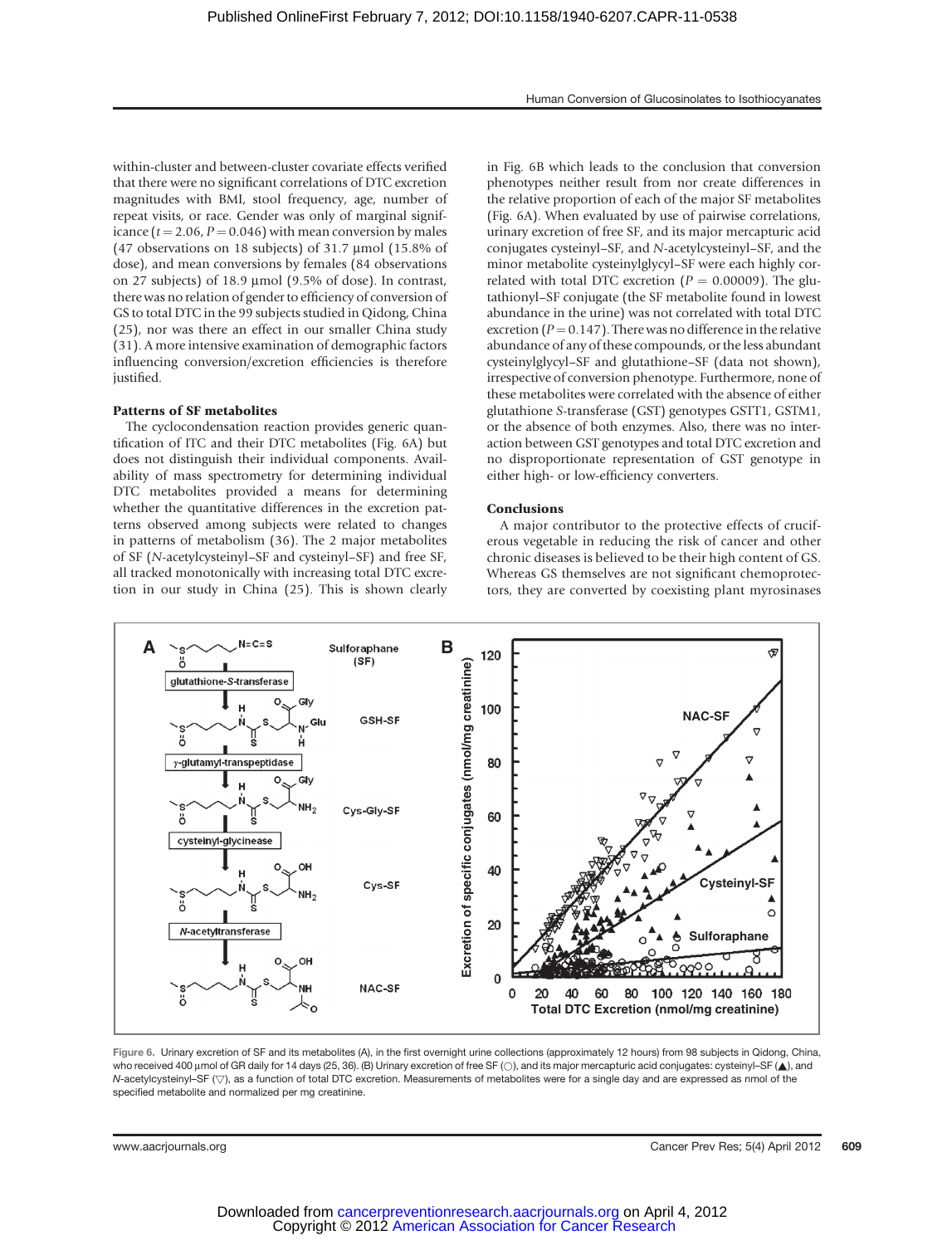#### Fahey et al.

and the gastrointestinal microflora of humans to ITCs, which are widely recognized as potent protective agents. The bioavailability of ITCs from GS is relatively constant in individual subjects upon repeated determinations over time but varies dramatically between individuals (ranging from 1%–40% of administered dose). Surprisingly, similar patterns of bioavailability have been observed in 2 highly dissimilar (with respect to genetics, diet, and environment) populations: rural Han Chinese and a mixture of Caucasian and African-American residents of Baltimore. High conversion efficiencies above 20% of dose are rare. The reasons underlying these differences between individuals remain unexplained, yet the potential health benefits of interventions to increase the bioavailability of ITCs from GS require serious consideration. The only solid clue as to factors contributing to these differences is that conversion is considerably higher during the day than at night. This may need to be considered when addressing the timing of GS administration to humans in clinical trials and in diet-based prevention strategies. The complex interactions of these diurnal cycles of microbial metabolism in the gut lumen, with the daily cycling of mammalian enzymes that are directly associated with carcinogenesis (e.g., those enzymes involved in the repair of DNA damage; 39), suggests that circadian rhythmicity may have profound implications for cancer prevention. Although our obser-

#### **References**

- 1. Doll R, Peto R. The causes of cancer: Quantitative estimates of avoidable risks of cancer in the United States today. J Natl Cancer Inst 1981;66:1191–308.
- 2. World Cancer Research Fund/American Institute for Cancer Research (WCRF/AICR). Food, nutrition, physical activity and the prevention of cancer: a global perspective. Washington DC; AICR: 2007.
- 3. Key TJ, Appleby PN, Spencer EA, Travis RC, Allen NE, Thorogood M, et al. Cancer incidence in British vegetarians. Brit J Cancer 2009;101: 192–7.
- 4. Michaud DS, Spiegelman D, Clinton SK, Rimm EB, Willett WC, Giovannucci EL. Fruit and vegetable intake and incidence of bladder cancer in a male prospective cohort. J Natl Cancer Inst 1999;91:605–13.
- 5. Tang L, Zirpoli GR, Jayaprakash V, Reid ME, McCann SE, Nwogu CE, et al. Cruciferous vegetable intake is inversely associated with lung cancer risk among smokers: a case-control study. BMC Cancer 2010;10:162.
- 6. Zhang SM, Hunter DJ, Rosner BA, Giovannucci EL, Colditz GA, Speizer FE, et al. Intakes of fruits, vegetables, and related nutrients and the risk of non-Hodgkin's lymphoma among women. Cancer Epidemiol Biomarkers Prev 2000;9:477–85.
- 7. Jain MG, Hislop GT, Howe GR, Ghadirian P. Plant foods, antioxidants, and prostate cancer risk: Findings from case-control studies in Canada. Nutr Cancer 1999;34:173–84.
- 8. Kolonel LN, Hankin JH, Whittemore AS, Wu AH, Gallagher RP, Wilkens LR, et al. Vegetables, fruits, legumes, and prostate cancer: A multiethnic case-control study. Cancer Epidemiol Biomarkers Prev 2000;9: 795–804.
- Hara M, Hanaoka T, Kobayashi M, Otani T, Adachi HY, Montani A, et al. Cruciferous vegetables, mushrooms, and gastrointestinal cancer risks in a multicenter, hospital-based case-control study in Japan. Nutr Cancer 2003;46:139–47.
- 10. Mi L, Di Pasqua AJ, Chung F-L. Proteins as binding targets of isothiocyanates in cancer prevention. Carcinogenesis 2011;32:1405–13.

vations suggest that the gut microbiome exerts primary control over GR processing, there are a large number of interacting external factors that can affect conversion and use of these phytochemicals.

We have therefore identified a potential limitation to the protective benefits of crucifers in reducing chronic disease risk: low efficiency of conversion of GS to ITC by the gastrointestinal microflora of most individuals globally.

#### Disclosure of Potential Conflicts of Interest

# No potential conflicts of interest were disclosed.

#### Acknowledgments

The authors thank the following for providing technical assistance: Katherine K. Stephenson, Kristina L. Wade, Kelley E. Bryan, Ling Ye, Gayane Yenokyan, the NIH General Clinical Research Center staff at John Hopkins University, our study volunteers in both Baltimore and HeZou, China, and the laboratory and clinical staff at the Qidong Liver Cancer Institute.

#### Grant Support

These studies were supported by NIH Grants R01 CA093780, P01 ES006052, Center Grant ES003819, the Prevent Cancer Foundation, and the Lewis B. and Dorothy Cullman Foundation.

The costs of publication of this article were defrayed in part by the payment of page charges. This article must therefore be hereby marked advertisement in accordance with 18 U.S.C. Section 1734 solely to indicate this fact.

Received November 23, 2011; revised January 16, 2012; accepted February 2, 2012; published OnlineFirst February 7, 2012.

- 11. Brown KK, Hampton MB. Biological targets of isothiocyanates. Biochim Biophys Acta 2011;1810:888–94.
- 12. Zhang Y, Tang L. Discovery and development of sulforaphane as a cancer chemopreventive phytochemical. Acta Pharmacol Sin 2007;28: 1343–54.
- 13. Steinbrecher A, Nimptsch K, Husing A, Rohrmann S, Linseisen J. Dietary glucosinolate intake and risk of prostate cancer in the EPIC-Heidelberg cohort study. Int J Cancer 2009;125:2179–86.
- 14. Tang L, Zirpoli GR, Guru K, Moysich KB, Zhang Y, Ambrosone CB, et al. Intake of cruciferous vegetables modifies bladder cancer survival. Cancer Epidemiol Biomarkers Prev 2010;19:1806–11.
- 15. Fahey JW, Zalcmann AT, Talalay P. The chemical diversity and distribution of glucosinolates and isothiocyanates among plants. Phytochemistry 2001;56:5–51. [corrigendum: Phytochemistry 59:237.]
- 16. Ratska A, Vogen H, Kliebenstein DJ, Mitchell-Olds T, Kroymann J. Disarming the mustard oil bomb. Proc Natl Acad Sci USA 2002;99: 11223–8.
- 17. Barto EK, Powell JR, Cipollini D. How novel are the chemical weapons of garlic mustard in North American forest understories? Biological Invasions 2010;12:3465–71.
- 18. Wattenberg L. Inhibition of carcinogen-induced neoplasia by sodium cyanate, tert-butyl isocyanate, and benzyl isothiocyanate administered subsequent to carcinogen exposure. Cancer Res 1981;41: 2991–4.
- 19. Zhang Y, Talalay P, Cho CG, Posner GH. A major inducer of anticarcinogenic protective enzymes from broccoli: isolation and elucidation of structure. Proc Natl Acad Sci USA 1992;89:2399–403.
- 20. Hecht SS. Inhibition of carcinogenesis by isothiocyanates. Drug Metab Rev 2000;32:395–411.
- 21. Fahey JW, Zhang Y, Talalay P. Broccoli sprouts: an exceptionally rich source of inducers of enzymes that protect against chemical carcinogens. Proc Natl Acad Sci USA 1997;94:10367–72.

610 Cancer Prev Res; 5(4) April 2012 Cancer Prevention Research